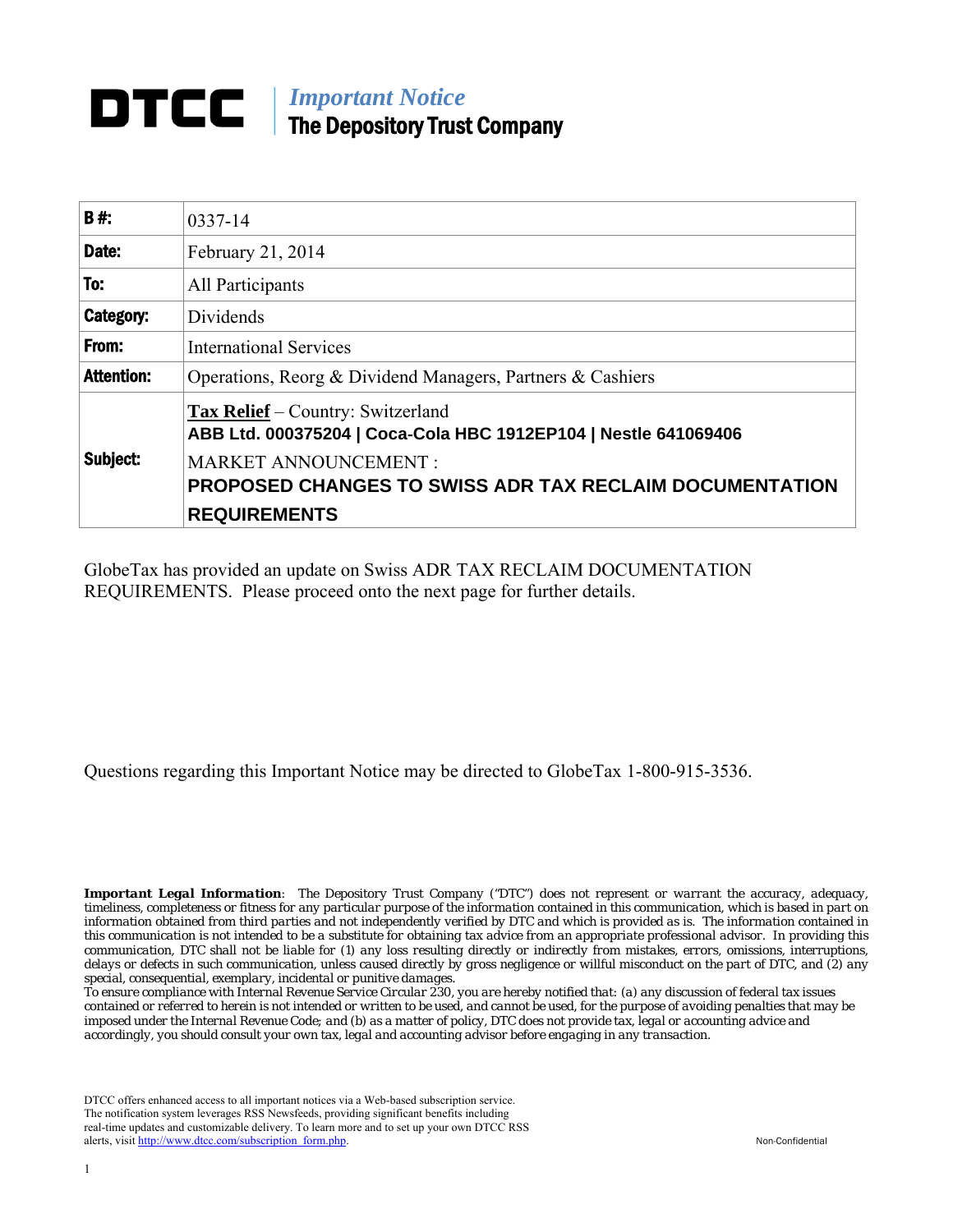### **MARKET NOTICE: PROPOSED CHANGES TO SWISS ADR TAX RECLAIM DOCUMENTATION REQUIREMENTS**

The dividend issues which may be impacted by this change should they pay a dividend subject to Swiss withholding tax:

| <b>Issue Name CUSIP:</b> |           |
|--------------------------|-----------|
| ABB Ltd.                 | 000375204 |
| Coca-Cola HBC            | 1912EP104 |
| <b>Nestle</b>            | 641069406 |
|                          |           |

Effective immediately, in order to receive a reduced rate of withholding afforded under the terms of a Double Taxation Treaty ("DTT") with Switzerland, **all DTC Participants must disclose all US beneficial owners** (**name, address, U.S. tax Identification number) for all of the EDS election categories. Previously, this disclosure was only required for US RICs, US Transparent Entities, and US Pensions. This requirement now includes the US Individuals, US Corporations, and US Other Entities categories.** 

**In addition to full disclosure, submission of a copy of an Internal Revenue Service proof of residency form 6166 (dated within 3 years of dividend payment) is now compulsory for the following:**

- 1. US Corporations ‐ if receiving a gross dividend of 100,000 CHF or greater
- 2. US Other Entities: if receiving a gross dividend of 100,000 CHF or greater
- 3. US Transparent Entities: if receiving a gross dividend of 25,000 CHF or greater
- 4. US RICs: if receiving a gross dividend of 100,000 CHF or greater
- 5. US Pensions: All

These stipulations will apply retroactively to long form claims on dividends still within the statute of limitations for reclaim.

**\*\*A Special note about EDS elections and client account coding:** It is critical to the process that DTC elections correspond to the correct DTC category election bucket. Please parse out client listings by the following guidelines:

| DTC EDS ELECTION BUCKET<br><b>CATEGORY:</b> | <b>DESCRIPTION OF ACCOUNTS THAT SHOULD BE ELECTED IN THIS</b><br><b>CATEGORY</b>                                                                                                                                                                                                                                                            |
|---------------------------------------------|---------------------------------------------------------------------------------------------------------------------------------------------------------------------------------------------------------------------------------------------------------------------------------------------------------------------------------------------|
| <b>INDIVIDUALS</b>                          | INDIVIDUAL ACCOUNTS, JOINT ACCOUNTS, UTMAS, UGMAS, IRAS AND<br><b>SEPS</b>                                                                                                                                                                                                                                                                  |
| <b>CORPORATIONS</b>                         | U.S. COMPANIES ** (DOES NOT INCLUDE S-CORPS, PARTNERSHIPS, LLPS,<br>AND LLCS)                                                                                                                                                                                                                                                               |
| <b>OTHER ENTITIES</b>                       | US CHARITIES, FOUNDATIONS, 501(c)3 TAX EXEMPT ENTITIES                                                                                                                                                                                                                                                                                      |
| <b>TRANSPARENT ENTITIES</b>                 | U.S. S-CORPS, PARNERSHIPS, LLCS, LLPS, TRUSTS, ESTATES ** (ANY TYPE OF<br><b>FLOW TROUGH ENTITY)</b>                                                                                                                                                                                                                                        |
| <b>RICS FAV</b>                             | REGULATED INVESTMENT COMPANIES; e.g. mutual funds, real estate<br>investment trust (REIT) or unit investment trust (UIT) that is eligible to pass<br>the taxes on capital gains, dividends or interest earned on fund<br>investments, directly to clients or individual investors. 95% OR MORE OF<br>THE RIC OWNERS MUST RESIDE IN THE U.S. |
| <b>PENSIONS</b>                             | U.S. PENSIONS UNDER IRS SECTIONS 401(a)/501(a), 457(b), 403(b), 457(g)<br>under Ruling 81-100, 584 and 7701(i)                                                                                                                                                                                                                              |